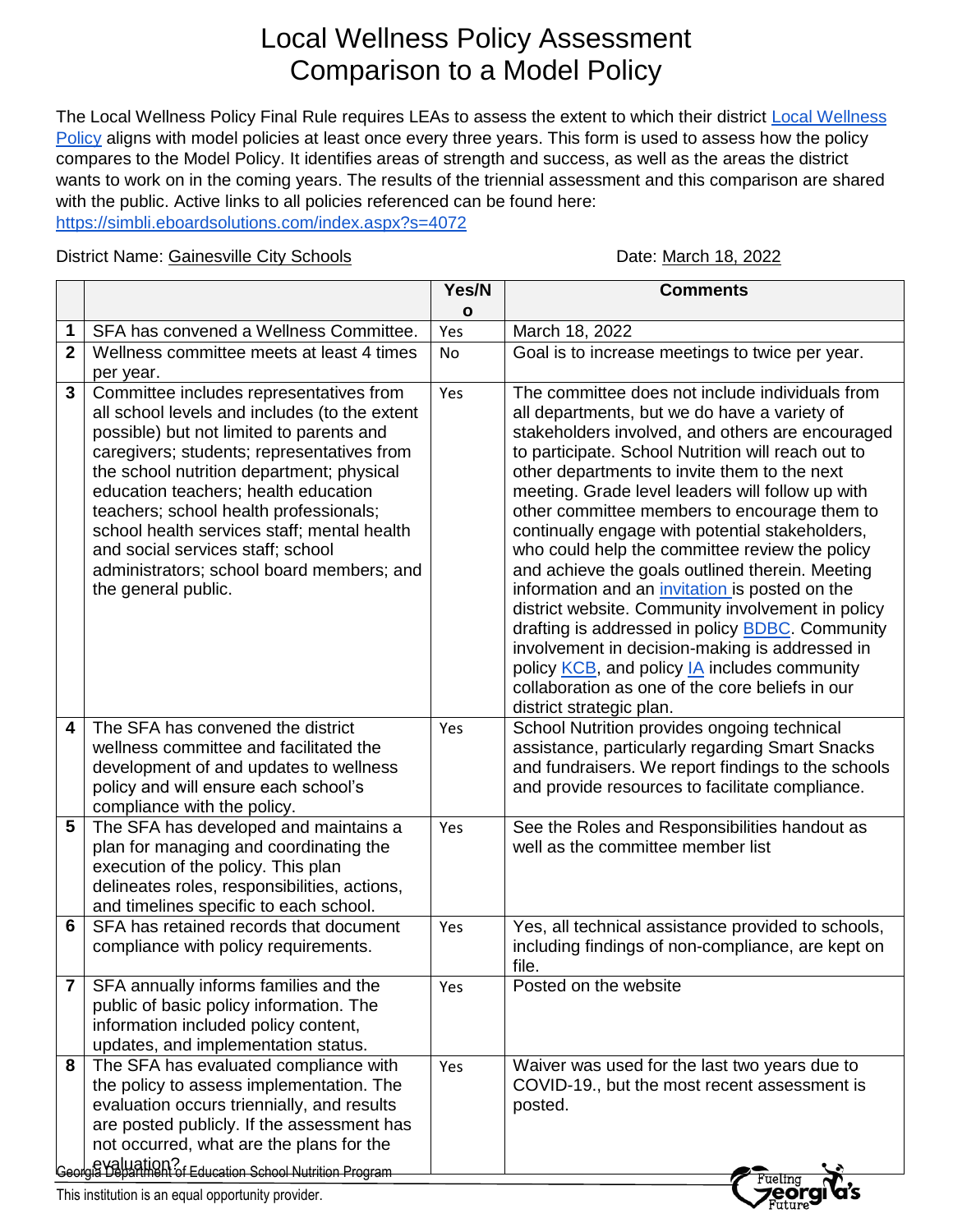| 9  | Following the triennial evaluation, the       | No  | Policy will be assessed again and updated as            |
|----|-----------------------------------------------|-----|---------------------------------------------------------|
|    | policy was assessed and updated as            |     | needed in SY22-23.                                      |
|    | needed. If this has not occurred what are     |     |                                                         |
|    | plans to assess and update the policy.        |     |                                                         |
| 10 | Policy contains specific language             | Yes | Refer to policy EE                                      |
|    | regarding nutrition requirements              |     |                                                         |
|    | established by local, state, and federal      |     |                                                         |
|    | regulations.                                  |     |                                                         |
| 11 | Policy contains specific language             | Yes | Refer to policy EE                                      |
|    | regarding the promotion of healthy food       |     |                                                         |
|    | and beverages.                                |     |                                                         |
| 12 | Policy contains specific language             | Yes | Refer to policy EE                                      |
|    | regarding water availability and promotion.   |     |                                                         |
| 13 | Policy contains specific language             | Yes | Refer to policy EE                                      |
|    | regarding competitive foods and               |     |                                                         |
|    | beverages.                                    |     |                                                         |
| 14 | Policy contains specific language             | Yes | School Nutrition also provides information              |
|    | regarding food use in celebrations and        |     | regarding non-food rewards.                             |
|    | rewards.                                      |     |                                                         |
| 15 | Policy contains specific language             | Yes |                                                         |
|    | regarding nutrition promotion.                |     |                                                         |
| 16 | Policy contains specific language             | Yes |                                                         |
|    | regarding nutrition education.                |     |                                                         |
| 17 | Policy contains specific language             | Yes | Refer to policy EE                                      |
|    | regarding food and beverage marketing in      |     |                                                         |
|    | schools.                                      |     |                                                         |
| 18 | Policy contains specific language             | Yes |                                                         |
|    | regarding health education curriculum         |     |                                                         |
|    | requirements on healthy eating.               |     |                                                         |
| 19 | Policy contains specific language             | Yes |                                                         |
|    | regarding physical activity as part of health |     |                                                         |
|    | education.                                    |     |                                                         |
| 20 | Policy contains specific language             | Yes | After school activities are included in the             |
|    | regarding increased student activity          |     | Wellness Policy, increased physical activity is         |
|    | including physical activity breaks, active    |     | addressed in policy IEDA, and recreation is             |
|    | academics, before and after school            |     | addressed in policy LDAI.                               |
|    | activities.                                   |     |                                                         |
| 21 | Policy contains specific language             | No  | There is some vague language about these                |
|    | regarding other activities that promote       |     | topics in the Wellness Policy, but staff wellness       |
|    | student wellness. This includes community     |     | and professional learning are goals are found in        |
|    | partnerships, family engagement, staff        |     | other board policies. Policy <b>IA</b> (strategic plan) |
|    | wellness, and professional learning.          |     | addresses practicing good mental and health             |
|    |                                               |     | habits. Mental health providers and wellness            |
|    |                                               |     | providers are also contracted through the               |
|    |                                               |     | American Rescue Plan (ARP) Act ESSER III.               |
|    |                                               |     | Policy GAD addresses professional learning.             |